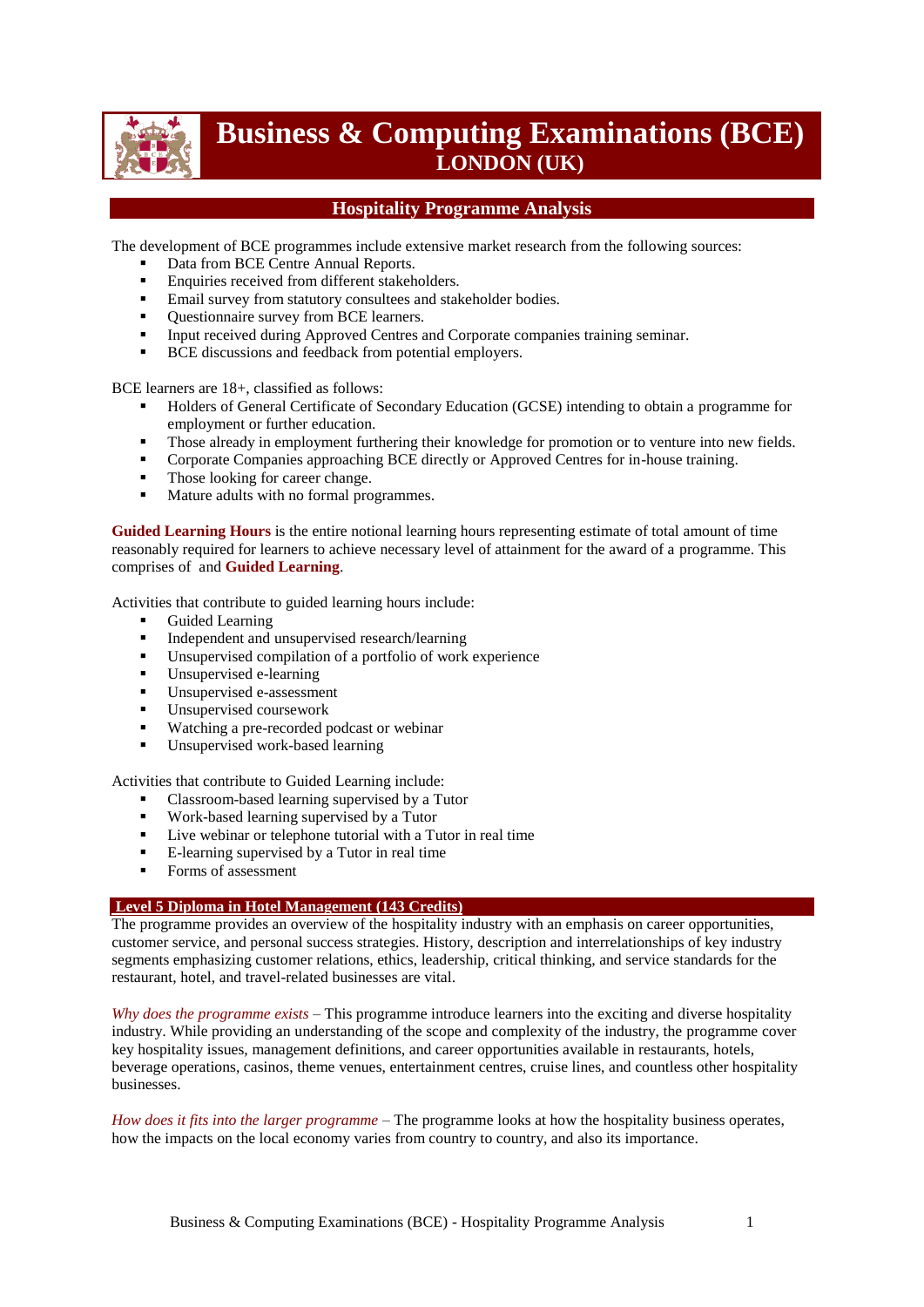*For who it was designed* – Level 4 Certificate in Business Studies & Internet Technology or Level 5 Diploma holders from different disciplines interested in pursuing a hospitality career.

*How it will benefit learners* – Hospitality management prepare learners for a hospitality career. By providing the skills, knowledge, and hands-on training for professional development, hospitality management training is a valuable opportunity to get ahead in the resort and hospitality industry. Hotel managers may work as convention and event planners, front desk managers, or general managers where they oversee all operations.

#### *Units:*

- Front Office Management
- Food & Beverage Management
- Hospitality Management
- Hospitality Managerial Accounting
- Hospitality Strategic Management

**Front Office Management** – focus on the skills necessary to operate a hotel front office, including communications and human relations, front office operations, reservation systems and procedures, determining room availability and rates, registration procedures, cashier and billing procedures, and night audit procedures

**Food & Beverage Management** - Food and beverage managers are responsible for all food and beverage outlets in a hotel or conference centre. Food is a necessary commodity for all persons – both for sustenance necessary to maintain life and for the social facets of life associated with meals. The foods eaten and the eating practices of people are very much integrated into the overall heritage of the culture. The geographical and economic environment of a region or cultural area also has a significant impact on foods – their availability and usage. Different cultures and/or different ethnic groups have traditional foods and preparation and eating practices associated with them.

**Hospitality Management** - travel and tourism represents a broad range of related industries, its importance in the world of business is clear: it is the largest business activity in the world. How the hospitality business operates, and its impact on the local economy varies from country to country, but its importance is undeniable. Most of the major hospitality companies are either headquartered in the UK or have a major corporate presence in the UK. One major advantage of hospitality, it can be found everywhere – every country, town or city has: hotels, restaurants, retailing, transportation, travel agencies, tour companies, tourist attractions, cultural industries and leisure, recreation and sport.

**Hospitality Managerial Accounting** – is the strategic roles that financial analysis and finance play in internal management decision-making of hotel and restaurant firms. The quantitative tools of decision support models in hospitality financial management, developing a working knowledge of the ownership of hospitality assets, specifically hotels and restaurants, how the assets and the owner's positions are valued, and the drivers of unitlevel revenues and values. It provides an analysis of hotel and restaurant finance and develops an understanding of how franchise agreements and management contracts are used in hotels and restaurants.

**Hospitality Strategic Management** – the hospitality industry faces new and complex changes during the 21st century. Management in hospitality have responsibilities including; policy-making within global, international and national contexts, apply innovative strategic planning approaches in response to corporate policies. Good strategy creation and execution are the key ingredients in a firm's recipe for success. The main focus is on how managers can guide their hotels in the formulation, implementation, and evaluation of strategies.

| Unit                          | <b>Pre-requisite</b>    | Core-requisite                     | <b>Guided</b><br><b>Learning</b><br><b>Hours</b><br>(GLH) | <b>Number</b><br>оf<br><b>Credits</b> |
|-------------------------------|-------------------------|------------------------------------|-----------------------------------------------------------|---------------------------------------|
| <b>Front Office</b>           | Knowledge of business   | A pass or higher in Certificate in | 220                                                       | 22                                    |
| Management                    | organisation.           | Business Studies or equivalence.   |                                                           |                                       |
| Food & Beverage               | Knowledge of business   | A pass or higher in Certificate in | 300                                                       | 30                                    |
| Management                    | organisation.           | Business Studies or equivalence.   |                                                           |                                       |
| <b>Hospitality Management</b> | Knowledge of business   | A pass or higher in Certificate in | 240                                                       | 24                                    |
|                               | organisation.           | Business Studies or equivalence.   |                                                           |                                       |
| <b>Hospitality Managerial</b> | <b>Basic Accounting</b> | A pass or higher in Certificate in | 240                                                       | 24                                    |
| Accounting                    | knowledge.              | Business Studies or equivalence.   |                                                           |                                       |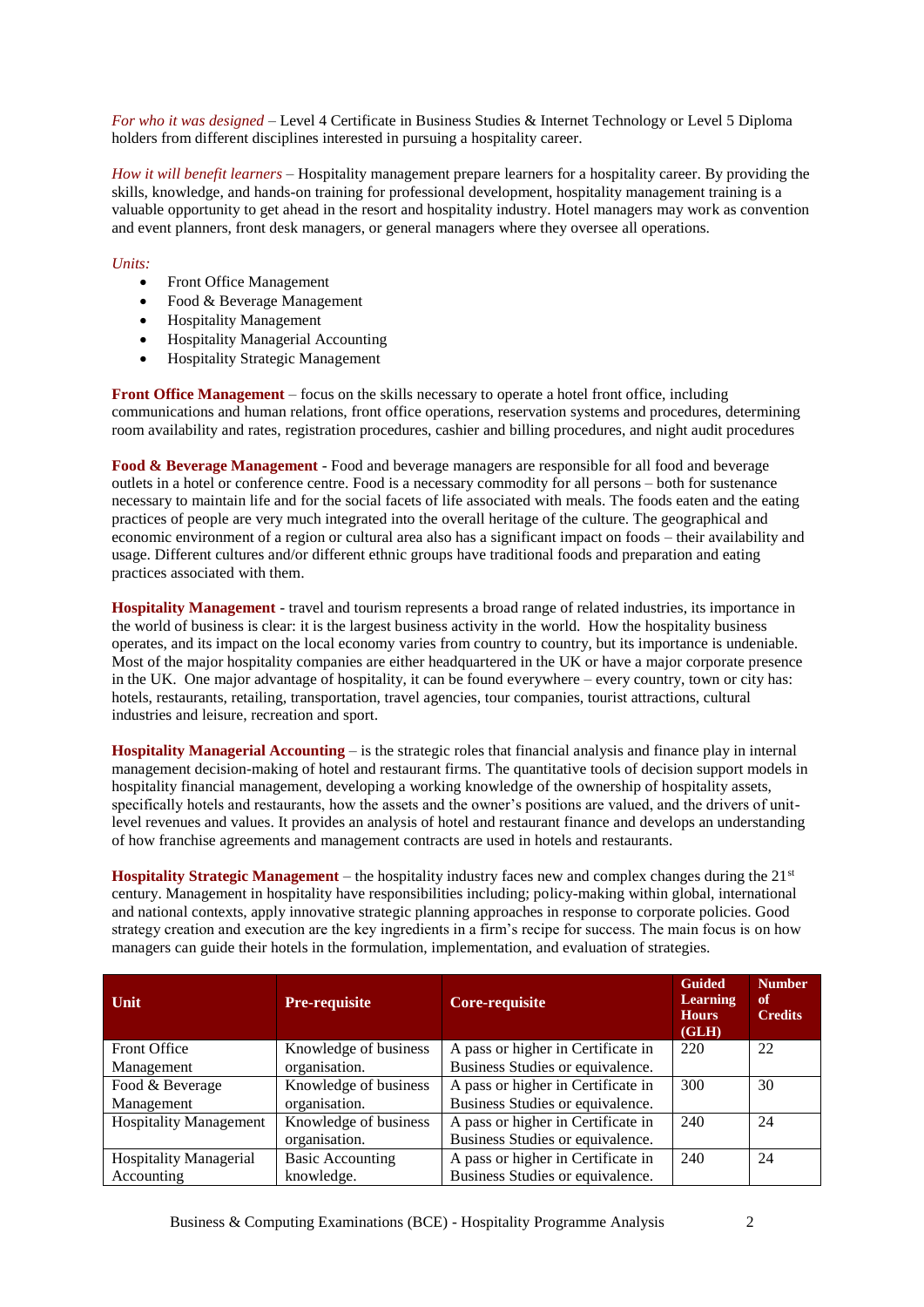| <b>Hospitality Strategic</b>       | Knowledge of business | A pass or higher in Certificate in | 240 | 24 |
|------------------------------------|-----------------------|------------------------------------|-----|----|
| Management                         | organisation.         | Business Studies or equivalence.   |     |    |
| Coursework (Project) for all units | 190                   | 19                                 |     |    |

| <b>Rules of combination:</b> | All units are mandatory |
|------------------------------|-------------------------|
| <b>Age Group:</b>            | 18+                     |
| <b>Programme Type:</b>       | Vendor/Industry         |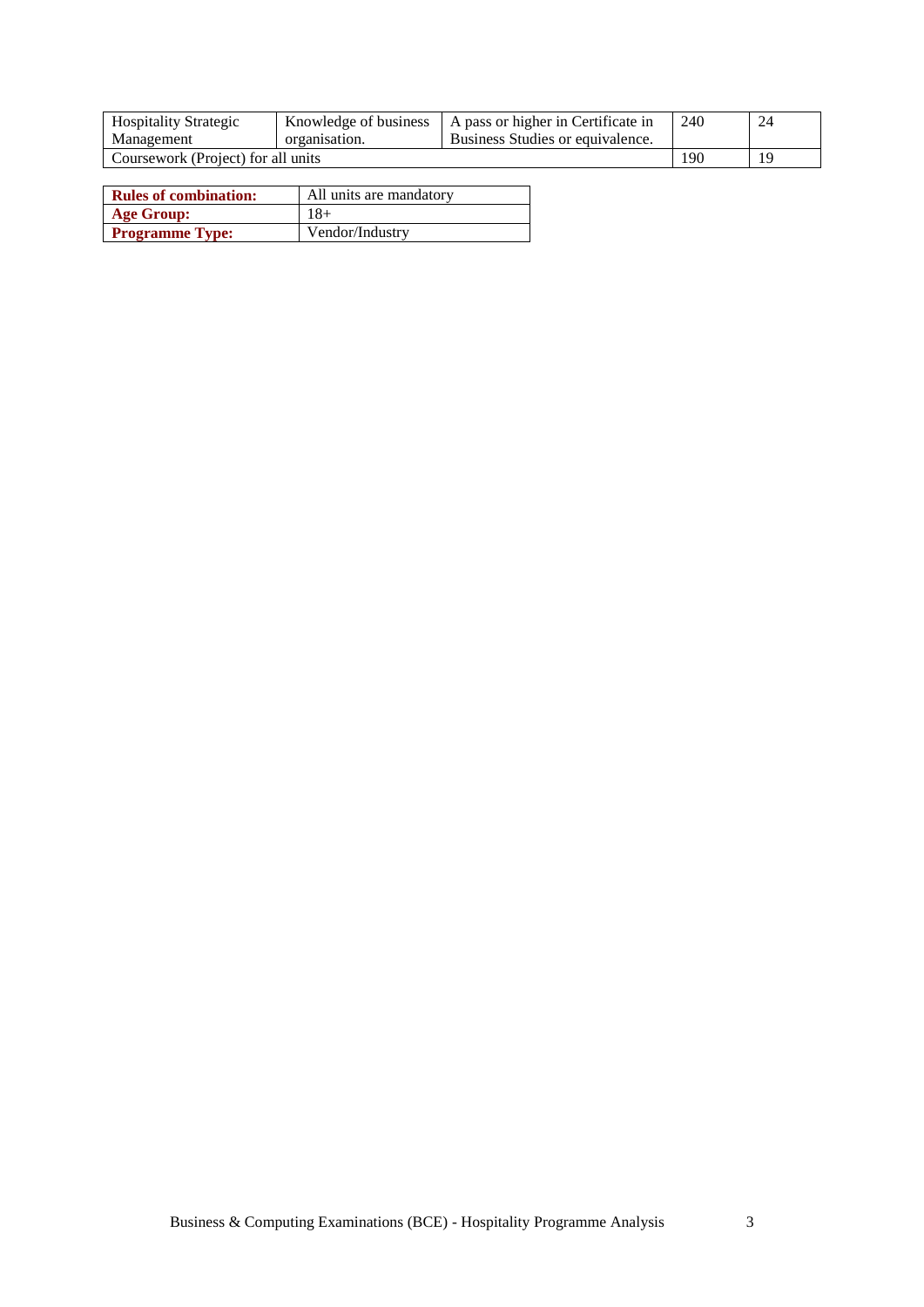|    |                                       |                |                 |                 | <b>Notional Learning Hours</b> |                   |                   |                  |
|----|---------------------------------------|----------------|-----------------|-----------------|--------------------------------|-------------------|-------------------|------------------|
|    | <b>Unit Titles</b>                    | <b>Credits</b> | Guided /        | Independent     | <b>Research</b>                | <b>Assessment</b> | <b>Coursework</b> | <b>Total</b>     |
|    |                                       |                | <b>Contact</b>  | <b>Learning</b> | <b>Activities /</b>            | (self/class)      |                   |                  |
|    |                                       |                | <b>Learning</b> |                 | <b>Group Work</b>              |                   |                   |                  |
| 01 | Overview of the hotel industry        | 2.0            |                 | <sub>0</sub>    |                                |                   |                   | 20               |
| 02 | Front office organisation             | 2.0            |                 | n               |                                |                   |                   | 20               |
| 03 | The Front office role                 | 2.0            |                 | n               |                                |                   |                   | 20               |
| 04 | <b>Total Quality Management</b>       | 2.0            |                 | n               |                                |                   |                   | 20               |
| 05 | Hotel computerised reservation system | 2.0            |                 |                 |                                |                   |                   | 20               |
| 06 | Hotel occupancy                       | 2.0            |                 | n               |                                |                   |                   | 20               |
| 07 | Guest registration                    | 2.0            |                 | n               |                                |                   |                   | 20               |
| 08 | Guest checkout                        | 2.0            |                 | n               |                                |                   |                   | 20               |
| 09 | Front office training manual          | 2.0            |                 | n               |                                |                   |                   | 20               |
| 10 | Hotel security systems                | 2.0            |                 | n               |                                |                   |                   | 20               |
| 11 | Hotel policy laws                     | 2.0            |                 | o               |                                |                   |                   | $\underline{20}$ |
|    |                                       | 22.0           | 88              |                 |                                |                   |                   | 220              |

### **Front Office Management Learning Hours Information Sheet**

### **Food & Beverage Management Learning Hours Information Sheet**

|    |                                             |                |                                               |                                | <b>Notional Learning Hours</b>                              |                                   |                   |                 |
|----|---------------------------------------------|----------------|-----------------------------------------------|--------------------------------|-------------------------------------------------------------|-----------------------------------|-------------------|-----------------|
|    | <b>Unit Titles</b>                          | <b>Credits</b> | Guided /<br><b>Contact</b><br><b>Learning</b> | Independent<br><b>Learning</b> | <b>Research</b><br><b>Activities /</b><br><b>Group Work</b> | <b>Assessment</b><br>(self/class) | <b>Coursework</b> | <b>Total</b>    |
| 01 | Roles of professional chef                  | 2.0            |                                               | 6                              | 2                                                           |                                   |                   | 20              |
| 02 | Food safety                                 | 2.0            |                                               | n                              |                                                             |                                   |                   | 20              |
| 03 | Well balanced diet                          | 2.0            |                                               | n                              |                                                             |                                   |                   | 20              |
| 04 | Types and styles of menus                   | 2.0            |                                               |                                |                                                             |                                   |                   | 20              |
| 05 | Kitchen cooking equipment tools             | 2.0            |                                               | h                              | ∠                                                           |                                   |                   | 20              |
| 06 | Dairy industry products                     | 2.0            |                                               | n                              |                                                             |                                   |                   | 20              |
| 07 | Organising and planning working environment | 2.0            |                                               | n                              |                                                             |                                   |                   | 20              |
| 08 | Principles of various cooking methods       | 2.0            |                                               | n                              |                                                             |                                   |                   | 20              |
| 09 | Cooking/preparing different meats           | 2.0            |                                               | n                              |                                                             |                                   |                   | 20              |
| 10 | Cooking/preparing vegetables                | 2.0            |                                               |                                |                                                             |                                   |                   | 20              |
| 11 | Cooking/preparing and salads                | 2.0            |                                               | n                              |                                                             |                                   |                   | 20              |
| 12 | Cooking potatoes, grains and pasta          | 2.0            |                                               | n                              |                                                             |                                   |                   | 20              |
| 13 | Salad dressing                              | 2.0            |                                               | n                              |                                                             |                                   |                   | 20              |
| 14 | <b>Sandwiches</b>                           | 2.0            |                                               | n                              | $\sqrt{2}$                                                  |                                   |                   | 20              |
| 15 | Fruits for cooking                          | 2.0            |                                               | h                              | ∠                                                           |                                   |                   | $\overline{20}$ |
|    |                                             | 30.0           | 120                                           |                                |                                                             |                                   |                   | 300             |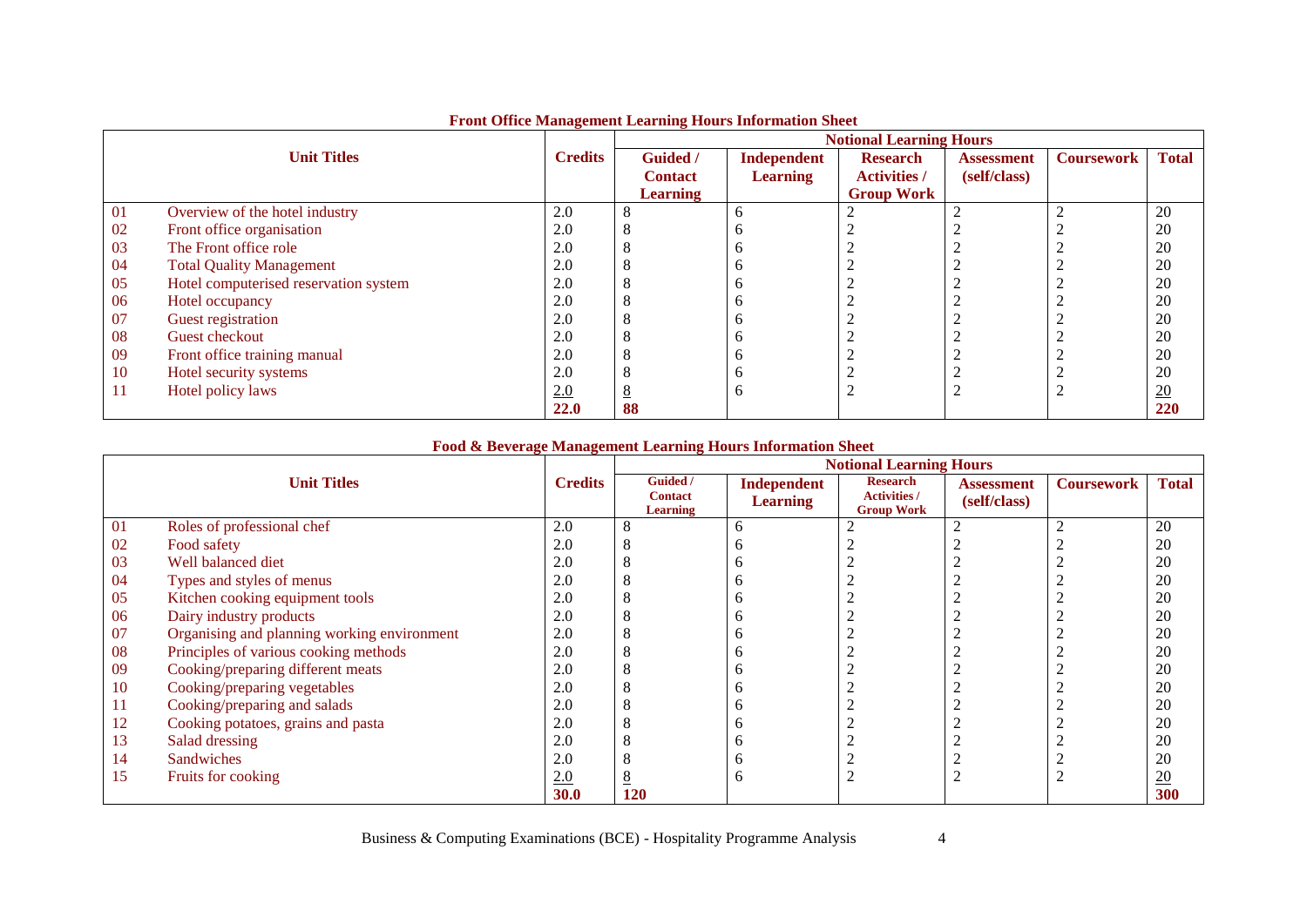|    |                                                         |                |                 |                 | <b>Notional Learning Hours</b> |              |                   |                 |
|----|---------------------------------------------------------|----------------|-----------------|-----------------|--------------------------------|--------------|-------------------|-----------------|
|    | <b>Unit Titles</b>                                      | <b>Credits</b> | <b>Guided</b> / | Independent     | <b>Research</b>                | Assessment   | <b>Coursework</b> | <b>Total</b>    |
|    |                                                         |                | <b>Contact</b>  | <b>Learning</b> | <b>Activities /</b>            | (self/class) |                   |                 |
|    |                                                         |                | <b>Learning</b> |                 | <b>Group Work</b>              |              |                   |                 |
| 01 | Hospitality industry overview                           | 2.0            | 8               | h               |                                |              |                   | 20              |
| 02 | Management/operating agreement                          | 2.0            | 8               |                 |                                |              |                   | 20              |
| 03 | Hotel organisation                                      | 2.0            | 8               |                 |                                |              |                   | 20              |
| 04 | Restaurant design                                       | 2.0            | 8               |                 |                                |              |                   | 20              |
| 05 | Hotel revenue forecast                                  | 2.0            | 8               |                 |                                |              |                   | 20              |
| 06 | Bar and beverage management                             | 2.0            | 8               |                 |                                |              |                   | 20              |
| 07 | Gaming and entertainment                                | 2.0            | 8               |                 |                                |              |                   | 20              |
| 08 | Hospitality marketing analysis                          | 2.0            | 8               |                 |                                |              |                   | 20              |
| 09 | Managing cultural diversity in the hospitality industry | 2.0            | 8               |                 |                                |              |                   | 20              |
| 10 | Communication                                           | 2.0            | 8               |                 |                                |              |                   | 20              |
| 11 | <b>Budgetary control</b>                                | 2.0            | 8               |                 |                                |              |                   | 20              |
| 12 | <b>Information Technology in Hospitality</b>            | 2.0            | 8               | h               |                                |              | $\sim$            | $\overline{20}$ |
|    |                                                         | <b>24.0</b>    | 86              |                 |                                |              |                   | <b>240</b>      |

### **Hospitality Management Learning Hours Information Sheet**

### **Hospitality Managerial Accounting Learning Hours Information Sheet**

[see Diploma in Accounting & Finance]

# **Hospitality Strategic Management Learning Hours Information Sheet**

[see Advanced Diploma in Management]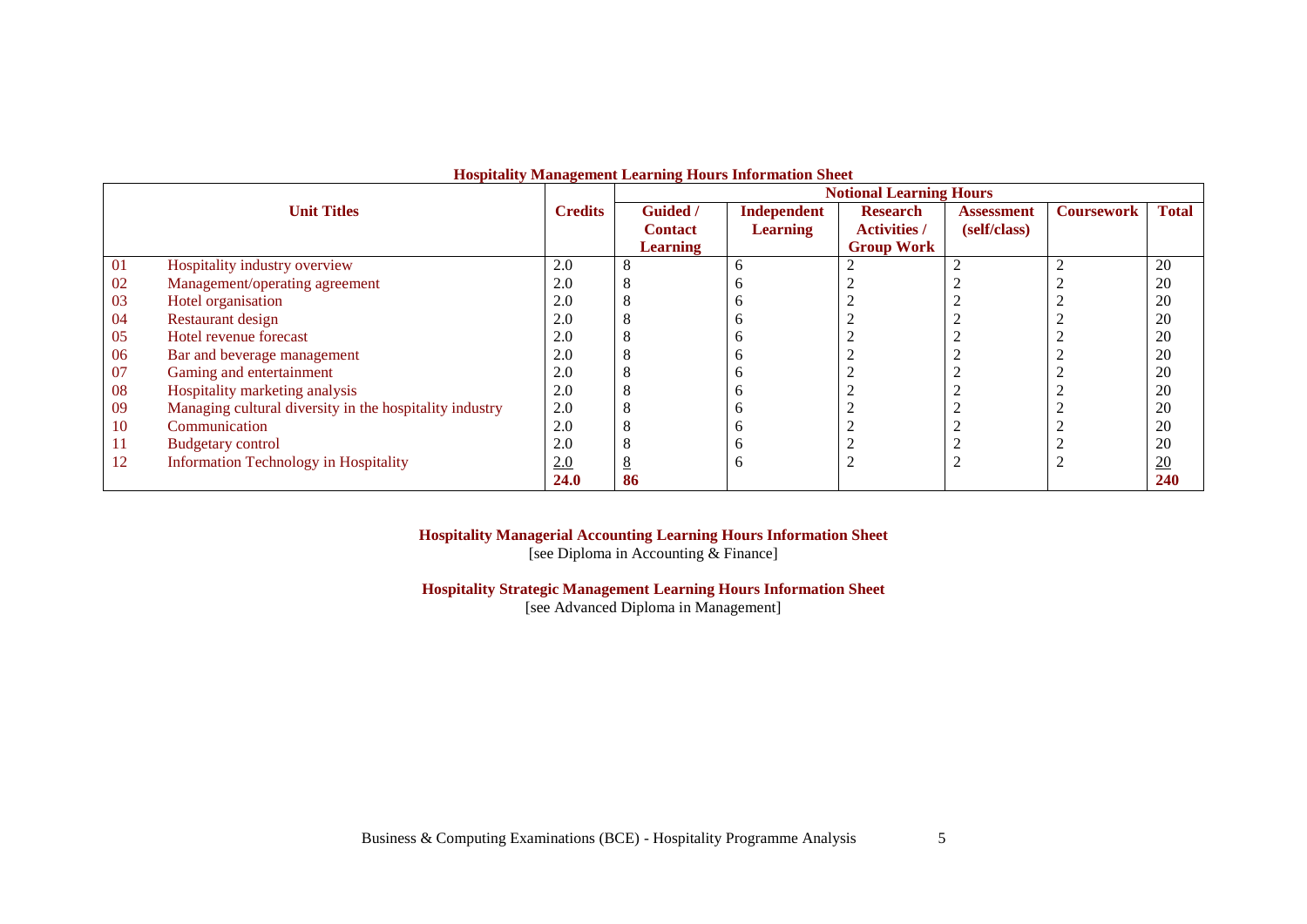#### **Level 5 Diploma in Travel & Tourism (131 Credits)**

A travel and tourism career is a valuable opportunity for learners interested in obtaining top management positions in tourism industry. The field is diverse and can encompass a variety of businesses including casinos, resorts, hotels, and restaurants.

*Why does the programme exists* – Tourism is a dynamic and competitive industry that requires the ability to constantly adapt to customers' changing needs and desires, as the customer's satisfaction, safety and enjoyment are particularly the focus of tourism businesses. Without full training, it is impossible to understand and fulfil customer needs and requirements.

*How does it fits into the larger programme* – The travel, resort, leisure, and tourism industry is expected to grow as more people enjoy trips with increases in their disposable income and also fight fares become more affordable.

*For who it was designed* – Level 4 Certificate in Business Studies & Internet Technology or Level 5 Diploma holders from different disciplines interested in pursuing a career in tourism industry. *How it will benefit learners* – As the travel, leisure, and tourism industry continues to grow, the demand for professional managers and service workers is also expected to rise. Tourism is the fastest growing industry in the world.

#### *Units:*

- Tourism Management
- Travel  $&$  Tourism Marketing
- Tourism Law
- World Geography
- GDS Fares & Ticketing

**Tourism Management** - tourism are the activities of persons travelling to and staying in places outside their usual environment for not more than one consecutive year for leisure, business or other purposes. Tourism is a dynamic and competitive industry that requires the ability to constantly adapt to customers' changing needs and desires, as the customer's satisfaction, safety and enjoyment are particularly the focus of tourism businesses. Tourism encompasses: outbound and inbound tourism. The tourism industry is divided into five different sectors: *accommodation*, *food and beverage services*, *recreation and entertainment*, *transportation and travel services*. The tourist industry can be an important part of a country's economy: in Britain, it employs more than two million people.

**Travel & Tourism Marketing** - marketing techniques associated with hotel, restaurant, and travel fields with emphasis on identifying and satisfying needs of customers; including marketing research and analysis, marketing strategies, marketing plans, salesmanship, and advertising.

**Tourism Law** - the nature and function of the legal system as applied to hospitality, restaurant and travel operations. Operator/guest relationships, contracts, torts, civil rights, and insurable risks are emphasized. From medieval times, the common law has placed uniquely high legal responsibility on the innkeeper. Fearful that innkeepers were working in conjunction with highwaymen who rob travellers, the law imposed strict liability on the innkeeper when a guest's property was stolen during his/her stay. As the law has evolved, this doctrine has survived and affects the rights of hotel guests relating to premises liability, property theft and personal injury. This legal precedent hold hotels to much a higher standard when contrasted with the liability of other large real estate owners.

Hotels are truly a world in microcosm. The risk is daunting. Even with a full team of experts (the asset manager, hotel manager, security expert, and insurance broker) working full time to prevent being sued, it is a virtual certainty. These are some of the daunting tasks: *Management Agreements* - the hiring of professional management companies has become prevalent and a clear definition of the role is essential. *Franchise Agreements* - the trend in the hospitality industry is that hotels are more likely to be operated under universally recognised "flags" and less often as independent hotels. *Construction Contracts* - even when there is not a change in brand, hotels are constantly renovating, and, due to the finances involved, these renovations most often take place while the hotel remains open. *Environmental Law* - environmental risk is a reality in the everyday operation of a hotel. Meeting standards for outside air intake, mould risks, asbestos management during renovation and maintenance, lead-based paint maintenance and leaking underground tanks are universal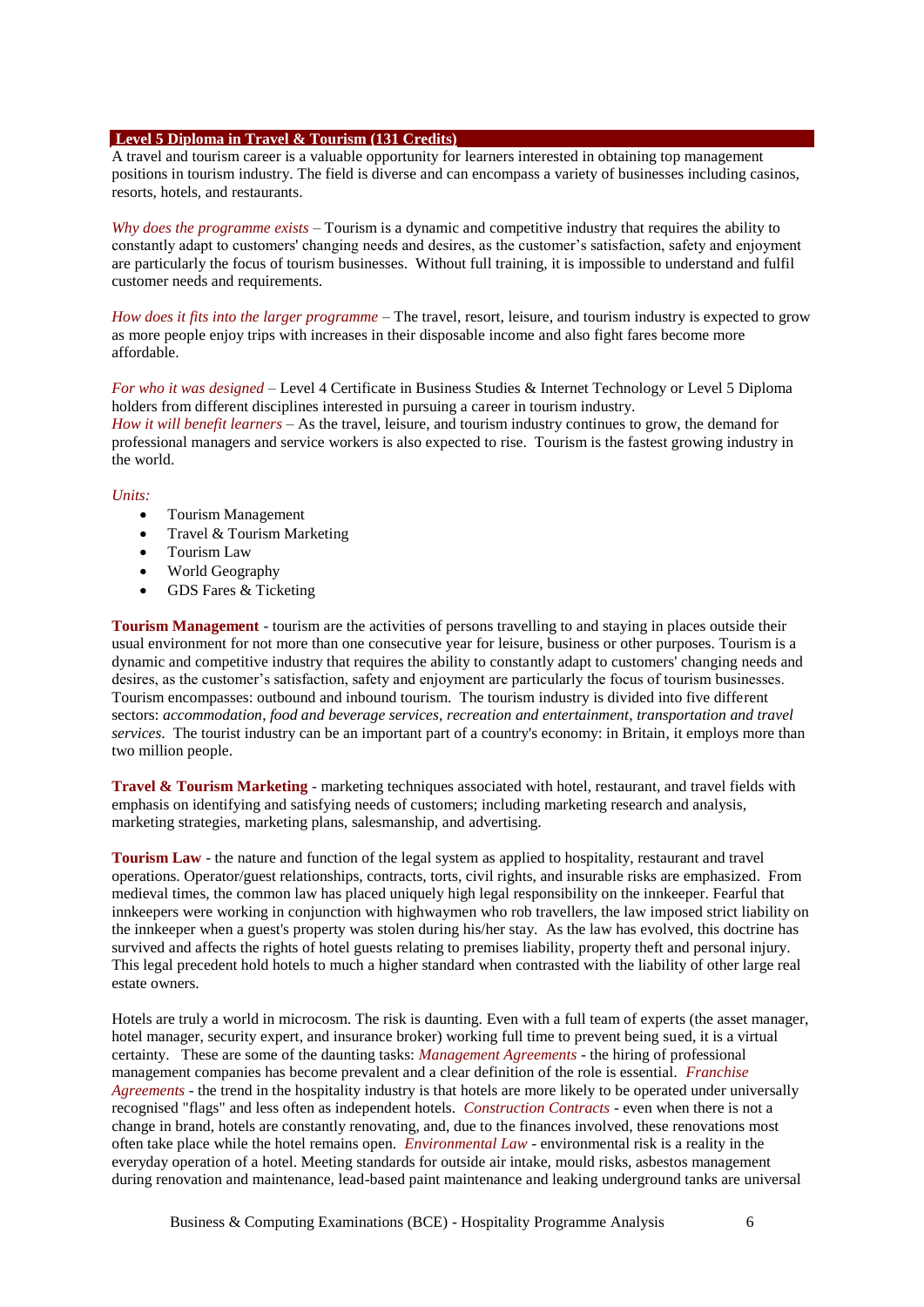concerns. *Sustainable Development and Building Green* - eco-friendly and Leadership in Energy and Environmental Design (LEED) certified hotels are now the norm today. Hotels are becoming leaders in energy savings, sustainable development practices and the use of environmentally friendly construction materials. *Zoning, Building Code, Landmark And Disability Requirements* - hotel development in and of itself requires a full array of legal expertise in zoning, landmarks laws, environmental requirements, building codes, fire codes, scaffold laws, handicap accessibility laws and other local laws, regulations and administrative requirements. *Leasing* - leasing has increasingly become a significant component of hotel law practice. High end retail stores, restaurants and health clubs have seen the benefit of leasing space in luxury hotels. *Defence of insurance claims* - insurance defence is an essential component of hotel law. It is clear that the hotel can recognise cost savings by incorporation of aggressive claim investigation and defence policies into day-to-day hotel operation. *Legal Liability Audits* - limiting or preventing claims relating to the hotel's premises can be accomplished by the conducting of a legal liability audit; lighting dimly lit areas and eliminating labyrinthine (complex) corridors or stairways will help prevent slip-and-fall cases and decrease liability due to inadequate security. *Counsel's familiarity with the hotel business and the locality* - defence of the insurance claim is most effective when defence counsel is familiar with the hospitality industry, the client and the locality; detailed knowledge of the hotel industry and its inner workings in personnel practices, hotel facilities management and recordkeeping goes a long way toward bringing about a favourable and minimal settlement.

**World Geography** – The study of world continents and major aspects of different countries. The programme explores facts about the diverse geography of planet earth: oceans, seas, rivers, maps, longitude and latitude.

**GDS Fares & Ticketing** – Travel is the fastest growing industry in the world. In many ways the ticketing system can hold the key to success in any transport system. This means that no matter how good the rest of the transport system - its integration, reliability, user-friendliness, etc., - Fares and Ticketing System can make that vital difference which either attracts or repels passengers.

| <b>Unit</b>                        | <b>Pre-requisite</b>  | <b>Core-requisite</b>              | <b>Guided</b><br><b>Learning</b><br><b>Hours</b><br>(GLH) | <b>Number</b><br>of<br><b>Credits</b> |
|------------------------------------|-----------------------|------------------------------------|-----------------------------------------------------------|---------------------------------------|
| Tourism                            | Knowledge of business | A pass or higher in Certificate in | 220                                                       | 22                                    |
| Management                         | organisation.         | Business Studies or equivalence.   |                                                           |                                       |
| Travel & Tourism                   | Knowledge of business | A pass or higher in Certificate in | 220                                                       | 22                                    |
| Marketing                          | organisation.         | Business Studies or equivalence.   |                                                           |                                       |
| Tourism Law                        | Knowledge of business | A pass or higher in Certificate in | 240                                                       | 24                                    |
|                                    | organisation.         | Business Studies or equivalence.   |                                                           |                                       |
| World Geography                    | Knowledge of business | A pass or higher in Certificate in | 220                                                       | 22                                    |
|                                    | organisation.         | Business Studies or equivalence.   |                                                           |                                       |
| GDS Fares &                        | Basic computer        | A pass or higher in Certificate in | 220                                                       | 22                                    |
| Ticketing                          | knowledge and         | Business Studies or Fares &        |                                                           |                                       |
|                                    | keyboarding skills.   | Ticketing Level I & II or          |                                                           |                                       |
|                                    |                       | equivalence.                       |                                                           |                                       |
| Coursework (Project) for all units |                       |                                    | 190                                                       | 19                                    |

| <b>Rules of combination:</b> | All units are mandatory |
|------------------------------|-------------------------|
| <b>Age Group:</b>            | $18+$                   |
| <b>Programme Type:</b>       | Vendor/Industry         |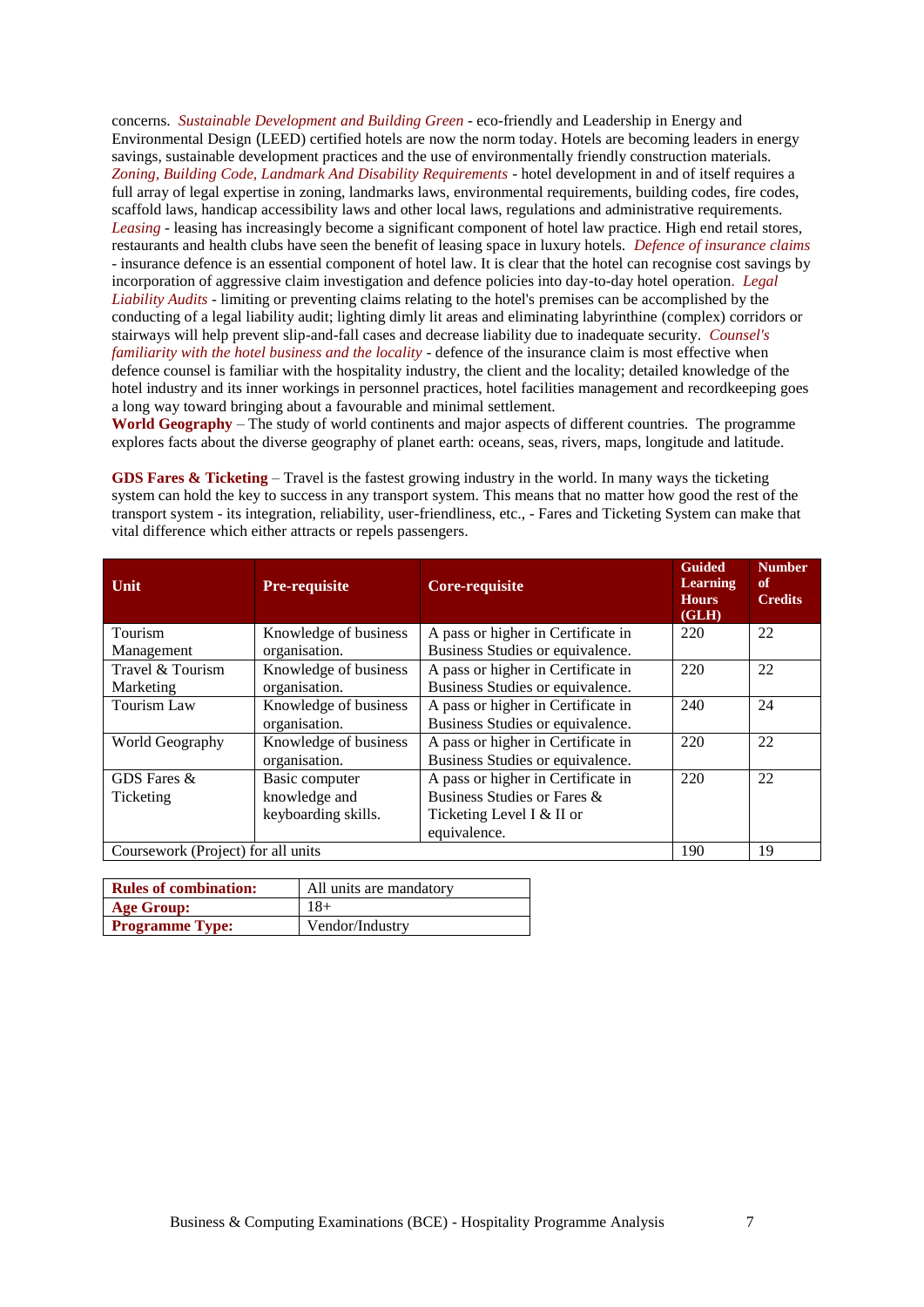|     |                                                    |                |                 |                 | <b>Notional Learning Hours</b> |                   |                   |                  |
|-----|----------------------------------------------------|----------------|-----------------|-----------------|--------------------------------|-------------------|-------------------|------------------|
|     | <b>Unit Titles</b>                                 | <b>Credits</b> | Guided /        | Independent     | <b>Research</b>                | <b>Assessment</b> | <b>Coursework</b> | <b>Total</b>     |
|     |                                                    |                | <b>Contact</b>  | <b>Learning</b> | <b>Activities /</b>            | (self/class)      |                   |                  |
|     |                                                    |                | <b>Learning</b> |                 | <b>Group Work</b>              |                   |                   |                  |
| 01  | Future development within the tourism industry     | 2.0            |                 | h               |                                |                   |                   | 20               |
| 02  | Tourism organisations                              | 2.0            |                 |                 |                                |                   |                   | 20               |
| 03  | Passenger transportation structure                 | 2.0            |                 |                 |                                |                   |                   | 20               |
| 04  | Tourism distribution channels                      | 2.0            |                 |                 |                                |                   |                   | 20               |
| 05  | Cultural factors in tourism                        | 2.0            |                 |                 |                                |                   |                   | 20               |
| 06  | Factors affecting forecasting demand               | 2.0            |                 |                 |                                |                   |                   | 20               |
| 07. | Tourism planning and development                   | 2.0            |                 |                 |                                |                   |                   | 20               |
| 08  | Tourist accommodation                              | 2.0            |                 |                 |                                |                   |                   | 20               |
| 09  | Role of public sector in tourism                   | 2.0            |                 |                 |                                |                   |                   | 20               |
| 10  | Information Communication Technologies and tourism | 2.0            |                 |                 |                                |                   |                   | 20               |
| 11  | Social economic and environment on tourism         | 2.0            |                 | n               |                                |                   |                   | $\underline{20}$ |
|     |                                                    | 22.0           | 88              |                 |                                |                   |                   | 220              |

## **Tourism Management Learning Hours Information Sheet**

### **Hospitality & Travel Marketing Learning Hours Information Sheet**

|           |                                           |                |                 |                 | <b>Notional Learning Hours</b> |                   |                   |              |
|-----------|-------------------------------------------|----------------|-----------------|-----------------|--------------------------------|-------------------|-------------------|--------------|
|           | <b>Unit Titles</b>                        | <b>Credits</b> | Guided /        | Independent     | <b>Research</b>                | <b>Assessment</b> | <b>Coursework</b> | <b>Total</b> |
|           |                                           |                | <b>Contact</b>  | <b>Learning</b> | <b>Activities /</b>            | (self/class)      |                   |              |
|           |                                           |                | <b>Learning</b> |                 | <b>Group Work</b>              |                   |                   |              |
| -01       | Marketing fundamentals                    | 2.0            |                 | b               |                                |                   |                   | 20           |
| 02        | Services marketing                        | 2.0            | ◠               |                 |                                |                   |                   | 20           |
| 03        | <b>Hospitality marketing</b>              | 2.0            |                 |                 |                                |                   |                   | 20           |
| 04        | Marketing research                        | 2.0            |                 |                 |                                |                   |                   | 20           |
| 05        | Segmenting hospitality and travel markets | 2.0            | Õ               | n               |                                |                   |                   | 20           |
| 06        | Marketing strategy                        | 2.0            |                 |                 |                                |                   |                   | 20           |
| 07        | Marketing plan                            | 2.0            |                 |                 |                                |                   |                   | 20           |
| 08        | Hospitality and travel associations       | 2.0            | Õ               | n               |                                |                   |                   | 20           |
| -09       | Hospitality and travel packages           | 2.0            | ◠               |                 |                                |                   |                   | 20           |
| <b>10</b> | Distribution mixes                        | 2.0            |                 |                 |                                |                   |                   | 20           |
| -11       | Promotional mixes                         | 2.0            | <u>8</u>        | n               |                                |                   |                   | 20           |
|           |                                           | 22.0           | 88              |                 |                                |                   |                   | 220          |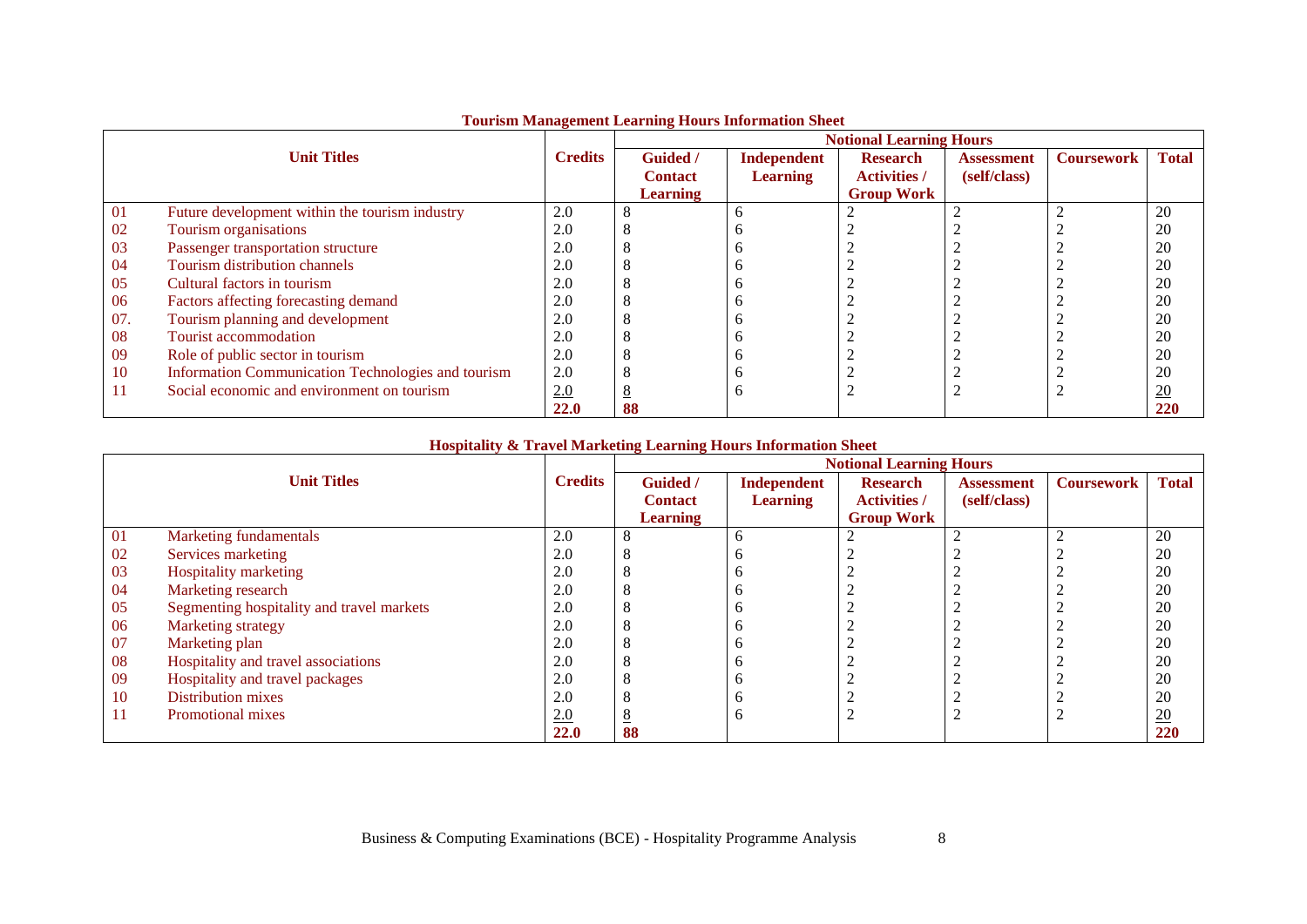|     |                                       |                | Tourism Buw Bearming Hours Information Sheet | <b>Notional Learning Hours</b> |                     |                   |                   |                  |  |  |
|-----|---------------------------------------|----------------|----------------------------------------------|--------------------------------|---------------------|-------------------|-------------------|------------------|--|--|
|     | <b>Unit Titles</b>                    | <b>Credits</b> | <b>Guided</b> /                              | <b>Independent</b>             | <b>Research</b>     | <b>Assessment</b> | <b>Coursework</b> | <b>Total</b>     |  |  |
|     |                                       |                | <b>Contact</b>                               | <b>Learning</b>                | <b>Activities /</b> | (self/class)      |                   |                  |  |  |
|     |                                       |                | <b>Learning</b>                              |                                | <b>Group Work</b>   |                   |                   |                  |  |  |
| 01  | Managing legal issues                 | 2.0            |                                              | <sub>0</sub>                   |                     |                   |                   | 20               |  |  |
| 02  | Travel and tourism organisation       | 2.0            |                                              | n                              |                     |                   |                   | 20               |  |  |
| 03  | Hospitality organisational structure  | 2.0            |                                              |                                |                     |                   |                   | 20               |  |  |
| 04  | <b>Business contracts</b>             | 2.0            |                                              |                                |                     |                   |                   | 20               |  |  |
| 05  | Hospitality contracts                 | 2.0            |                                              | n                              |                     |                   |                   | 20               |  |  |
| 06  | Property management                   | 2.0            |                                              |                                |                     |                   |                   | 20               |  |  |
| 07  | <b>Job</b> contracts                  | 2.0            |                                              |                                |                     |                   |                   | 20               |  |  |
| 08  | Tourism employment legal requirements | 2.0            |                                              |                                |                     |                   |                   | 20               |  |  |
| 09  | Legal responsibilities to guests      | 2.0            |                                              | Ð                              |                     |                   |                   | 20               |  |  |
| 10  | Travel agent role and responsibility  | 2.0            |                                              |                                |                     |                   |                   | 20               |  |  |
| -11 | Safety and security                   | 2.0            |                                              |                                |                     |                   |                   | 20               |  |  |
| 12  | Insurance policies                    | 2.0            |                                              | <sub>0</sub>                   |                     |                   |                   | $\underline{20}$ |  |  |
|     |                                       | 24.0           | 96                                           |                                |                     |                   |                   | 240              |  |  |

### **Tourism Law Learning Hours Information Sheet**

### **World Geography Learning Hours Information Sheet**

|           |                                  |                | <b>Notional Learning Hours</b> |                 |                     |                   |                   |                  |  |
|-----------|----------------------------------|----------------|--------------------------------|-----------------|---------------------|-------------------|-------------------|------------------|--|
|           | <b>Unit Titles</b>               | <b>Credits</b> | <b>Guided</b> /                | Independent     | <b>Research</b>     | <b>Assessment</b> | <b>Coursework</b> | <b>Total</b>     |  |
|           |                                  |                | <b>Contact</b>                 | <b>Learning</b> | <b>Activities</b> / | (self/class)      |                   |                  |  |
|           |                                  |                | <b>Learning</b>                |                 | <b>Group Work</b>   |                   |                   |                  |  |
| 01        | Categories of physical geography | 2.0            |                                | b               |                     |                   |                   | 20               |  |
| 02        | Seven continents                 | 2.0            | Ω                              |                 |                     |                   |                   | 20               |  |
| 03        | Countries of the world           | 2.0            |                                |                 |                     |                   |                   | 20               |  |
| -04       | Cities of the world              | 2.0            | Õ                              | n               |                     |                   |                   | 20               |  |
| 05        | Oceans of the world              | 2.0            | Ω                              |                 |                     |                   |                   | 20               |  |
| 06        | Currencies of the world          | 2.0            |                                |                 |                     |                   |                   | 20               |  |
| 07        | Languages of the world           | 2.0            | ◠                              | n               |                     |                   |                   | 20               |  |
| 08        | Economies of the world           | 2.0            | Ω                              |                 |                     |                   |                   | 20               |  |
| -09       | <b>Globalisation</b>             | 2.0            |                                |                 |                     |                   |                   | 20               |  |
| <b>10</b> | Airlines of the world            | 2.0            |                                | n               |                     |                   |                   | 20               |  |
| -11       | World politics                   | 2.0            | $\overline{\circ}$             | b               |                     |                   |                   | $\underline{20}$ |  |
|           |                                  | <b>22.0</b>    | 88                             |                 |                     |                   |                   | 220              |  |